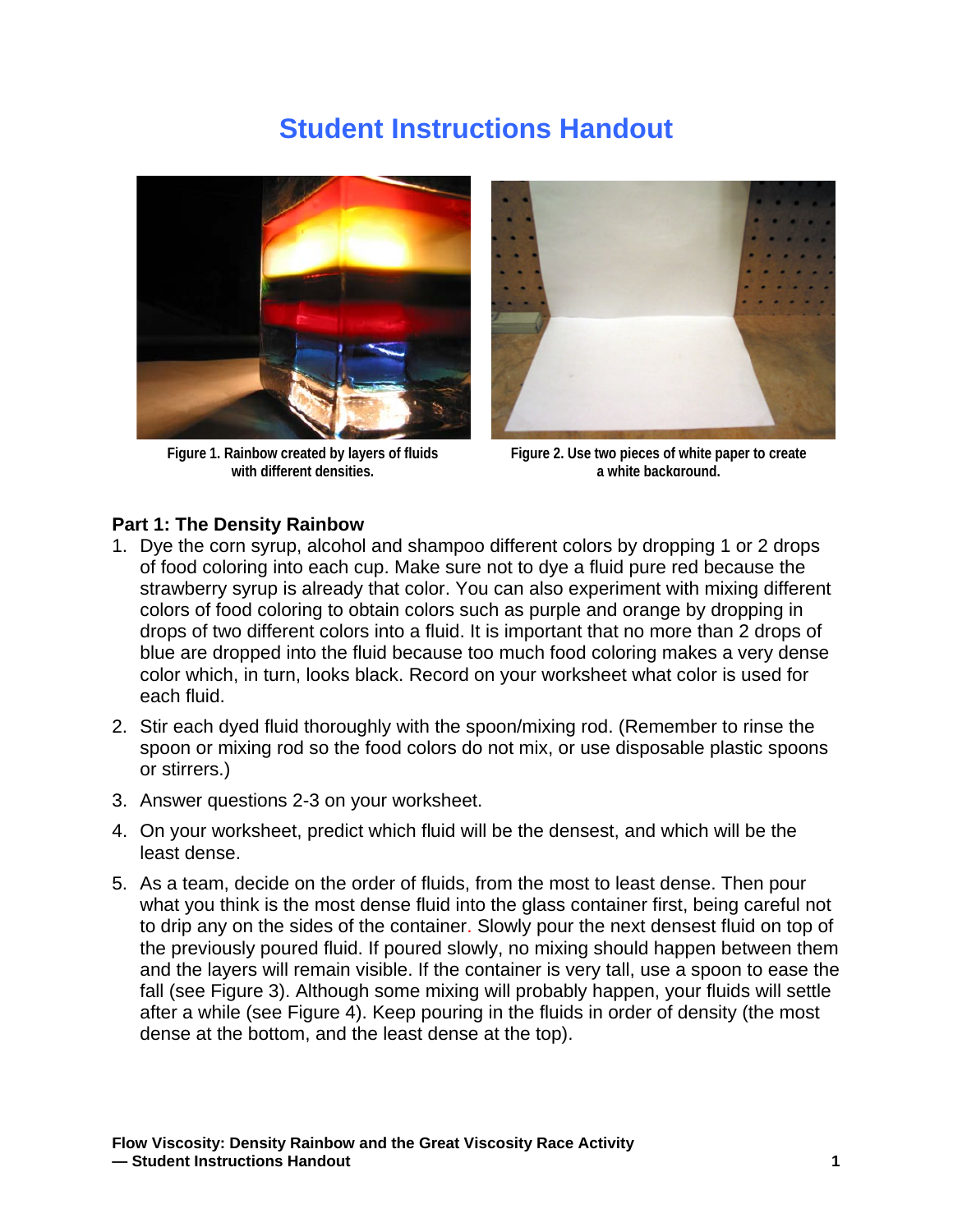

**Figure 3. The "spoon-method" of pouring greendyed shampoo into a density rainbow.** 



**Figure 4. After pouring, the fluids settle, creating a rainbow.** 

- 6. When you poured in the fluids, did they stay in the order you poured them? Or did some that you thought were denser move up a layer? Why did the fluids set in that order? Answer question 5 on your worksheet.
- 7. The rainbow takes at least five minutes to settle out and have distinguishable layers (see Figure 7).

## **Part 2: The Great Viscosity Race**

- 1. Our two racing fluids are chocolate syrup and ketchup.
- 2. First, see which is denser. Pour about 1/3 cup (78 ml) of chocolate syrup into the clear 8 oz (.24 l) drinking glass.
- 3. Pour ketchup into the glass, above the syrup. If you pour it in slowly, it should stay above the syrup, showing that the ketchup is less dense than the syrup.
- 4. Answer questions 6-8 on your worksheet.
- 5. Place a white piece of paper on the table, and at one end of the paper, place a small spoonful of ketchup next to a small spoonful of syrup. Make sure that they are not touching (see Figure 5).
- 6. Based on your observations so far, which liquid do you think will flow faster down the sheet? Answer question 9 on your worksheet.



**Figure 5. Drops of chocolate syrup and ketchup placed on a white piece of paper lying on a table.**